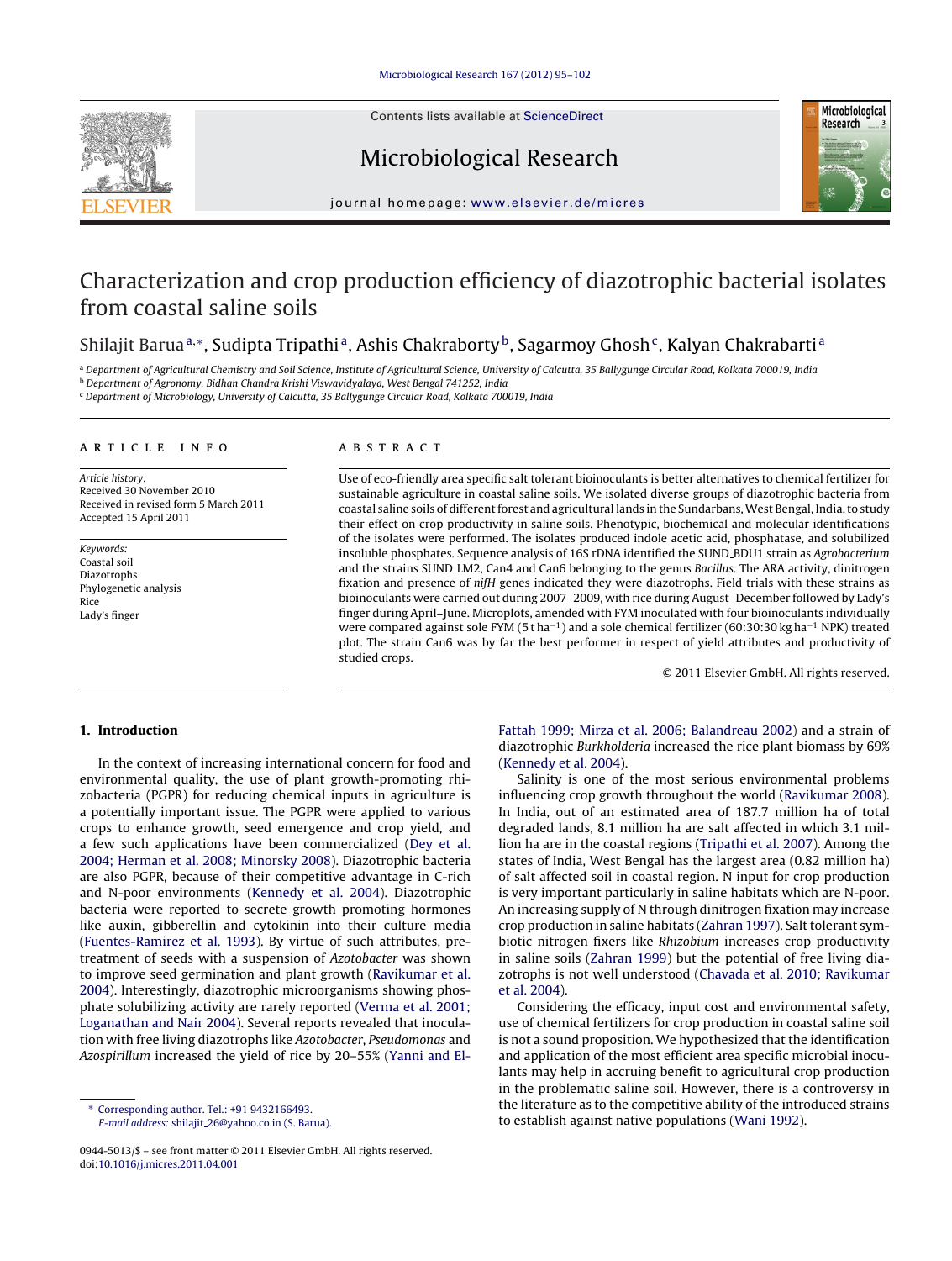We report here the identification of four diazotrophs isolated from the representative forest and agricultural ecosystems of the naturally occurring saline habitats of the Sundarbans. The study included in-depth assay of the phenotypic, biochemical and molecular characteristics and crop production efficiency of these isolates when used as bioinoculants.

#### 2. Materials and methods

#### 2.1. Isolation and purification of free-living diazotrophic bacteria

Nitrogen-freemineral salt-yeast extract broth[\(Barua](#page-7-0) et [al.](#page-7-0) [2008\)](#page-7-0) was used for enrichment followed by purification on the same solid media. The media contained yeast extract (100 mg  $l^{-1}$  ), to enhance N<sup>2</sup> fixation ([Reis](#page-7-0) et [al.](#page-7-0) [2004\).](#page-7-0) NaCl concentration was maintained at  $1\%$  (w/v). 40 pure cultures were obtained and tested for their N fixing ability (data not shown). Four pure cultures with higher  $N<sub>2</sub>$  fixing ability were selected for future use in field trial. The SUND BDU1 and SUND LM2 strains were isolated from forest soils ofthe Sunderbans (21◦32′–22◦40′N and 88◦85′–89◦0 ′E), while Can4 and Can6 strains were isolated from agricultural fields of Central Soil Salinity Research Institute (CSSRI), Canning Town (20◦15′N and 80◦40′E), West Bengal, India. The cultures were maintained in same agar slants with 1% NaCl.

#### 2.2. Phenotypic and biochemical characterization of the isolates

Phenotypic characters of the isolates like cellular morphology, Gram reaction and capsule and spore formation were carried out. Biochemical characteristics of the isolates like sugar utilization pattern, starch hydrolyzing activity, catalase activity,  $N O_3^-$  utilization, IMViC analysis, gelatinase activity and ability to grow on TSI agar slant were determined by standard procedures ([Holtz](#page-7-0) [1993\).](#page-7-0)

#### 2.3. Acetylene reduction assay (ARA)

The isolates and Azotobacter vinelandii (MTCC 2460) used as the standard organism were incubated in 3 ml nitrogen-free mineral salt-yeast extract broth containing 1% NaCl for 72 h at 29 ◦C in 7 ml Becton Dickinson Vacutainer tubes stoppered with cotton plugs. After visible growth, cotton plugs were aseptically exchanged with rubber stoppers and the headspace air was replaced with 10% (by volume) of high purity  $C_2H_2$  gas by hypodermic syringe. The  $C_2H_4$ production was measured after 72 h incubation of the tubes in dark at 29  $\mathrm{C}$  [\(Rao](#page-7-0) et [al.](#page-7-0) [1983\).](#page-7-0) Tubes without  $C_2H_2$  served as controls. For the determination of  $C_2H_4$ , 0.5 ml of the gas phase from each tube was injected into gas chromatograph fitted with flame ionization detector (FID).

#### 2.4. Determination of nitrogen fixing efficiency

The isolates and A. vinelandii (MTCC 2460) were grown in 50 ml nitrogen free mineral salt-yeast extract-broth containing 1% NaCl, for 7 days at 30 $\degree$ C, followed by the determination of nitrogen in the cultures as well as the uninoculated blanks, by macro Kjeldahl method ([Allen](#page-6-0) [1957\).](#page-6-0)

#### 2.5. Determination of phosphate solubilization and phosphatase activity

Cells were grown in Pikovskaya broth containing tricalcium phosphate with 1% NaCl, at 30 ◦C for 72 h. Solubilization of aluminum phosphate and  $\beta$ -glycerophosphate was determined by replacing tricalcium phosphate with other phosphates in the same broth. Phosphorus in the culture filtrate was determined by colorimetric ascorbic acid method [\(John](#page-7-0) [1970\).](#page-7-0)

Acid phosphatase activity of the isolates was determined in cell free culture broth amended with insoluble inorganic and organic phosphorus sources [\(Tabatabai](#page-7-0) [and](#page-7-0) [Bremner](#page-7-0) [1969\).](#page-7-0) The experiment was carried out in triplicate by incubating the cultures for 72 h in media containing 1% NaCl.

## 2.6. Estimation of indole-3-acetic acid (IAA) production

Cells were grown in nitrogen free mineral salt-yeast extractbroth containing 1% NaCl supplemented with l-tryptophan (100 mg l<sup>-1</sup>) at 30 °C for 72 h. Cell free extracts were assayed in triplicates for the production of auxins (IAA equivalents) according to [Gordon](#page-7-0) [and](#page-7-0) [Weber](#page-7-0) [\(1951\).](#page-7-0)

#### 2.7. Extraction of genomic DNA

Cells from 5 ml of overnight culture were centrifuged at  $10,000 \times g$  for 15 min and resuspended in 2 ml extraction buffer (10 mM Tris·HCl, 5 mM EDTA). After treatment with lysozyme (1 mg ml−<sup>1</sup> ) followed by sodium dodecyl sulfate (1% for 60 min at 37 ◦C), 0.3 ml of cetyltrimethylammonium bromide was added. The DNA was extracted by phenol and chloroform, precipitated with isopropanol, and dissolved in Tris–EDTA buffer (20 mM Tris and 5 mM EDTA) ([Ghosh](#page-7-0) et [al.](#page-7-0) [2007\).](#page-7-0) The DNA preparation was treated with RNase A, and the DNA concentration was estimated by visual examination of ethidium bromide-stained agarose gel as well as by spectrophotometric examination. DNA was stored at −20 ◦C for further use.

#### 2.8. Amplification of DNA segments

A 977 bp portion of the 16S rDNA gene from selected strains was amplified by the polymerase chain reaction using bacterial universal primers 515F (5′ -GTGCCAGCAGCCGCGGTAA-3′ ) and 1492R (5'-TACGGYTACCTTGTTACGACTT-3'). The nifH gene amplification was done using degenerate nifH specific forward primer, PolF (5'-TGCGAYCCSAARGCBGACTC-3') and reverse primer, PolR (5'-ATSGCCATCATYTCRCCGGA-3') based on A. vinelandii nifH coding sequence [M20568] to generate a 360 bp region [\(Poly](#page-7-0) et [al.](#page-7-0) [2001a,b\).](#page-7-0) The PCR mix consisted of dNTPs at 200 mM each, 0.25  $\mu$ M of each primer, 2.5 mM MgCl<sub>2</sub>,  $1 \times$  PCR buffer and 2 U of Taq DNA polymerase (Promega, USA). For 16S rDNA or nifH amplification, approximately 20–50 ng or 100 ng of genomic DNA from each ofthe isolates was used per 50  $\mu$ l PCR, respectively. The following cycling conditions were used for 16S rDNA: 94 ◦C for 3 min, followed by 29 cycles of 94 °C for 30 s, 55 °C for 1 min and 72 °C for 1 min, and a final extension step at  $72^{\circ}$ C for 7 min ([Ghosh](#page-7-0) et [al.](#page-7-0) [2007\).](#page-7-0) Amplification protocol for nifH was as follows:  $94^{\circ}$ C for 3 min, followed by 29 cycles of 94 ◦C for 30 s, 55 ◦C for 30 s and 72 ◦C for 30 s, and a final extension step at  $72^{\circ}$ C for 5 min. The PCR products were run in 0.8% agarose gel and stained with ethidium bromide. The DNA bands were purified from agarose gels with the Gel Extraction Kit (Promega, USA) as per manufacturer's protocol.

#### 2.9. Sequencing and phylogenetic analysis of the 16S rDNA and nifH fragments

The PCR amplified regions from 16S rDNA and nifH genes were sequenced in ABI 3100 Genetic Analyzer with primers 515F and PolF, respectively. Sequencing reaction was performed using the Big Dye terminator cycle sequencing Kit V3.1 (Applied Biosystems, Foster City, USA) following the manufacturer's protocol. The partial 16S rDNA sequences of the isolated strains were compared with those available in the public databases. Nucleotide sequences were compared with sequences in GenBank database by BLAST-N algo-rithm ([Altschul](#page-6-0) et [al.](#page-6-0) 1997) to identify sequences with a high degree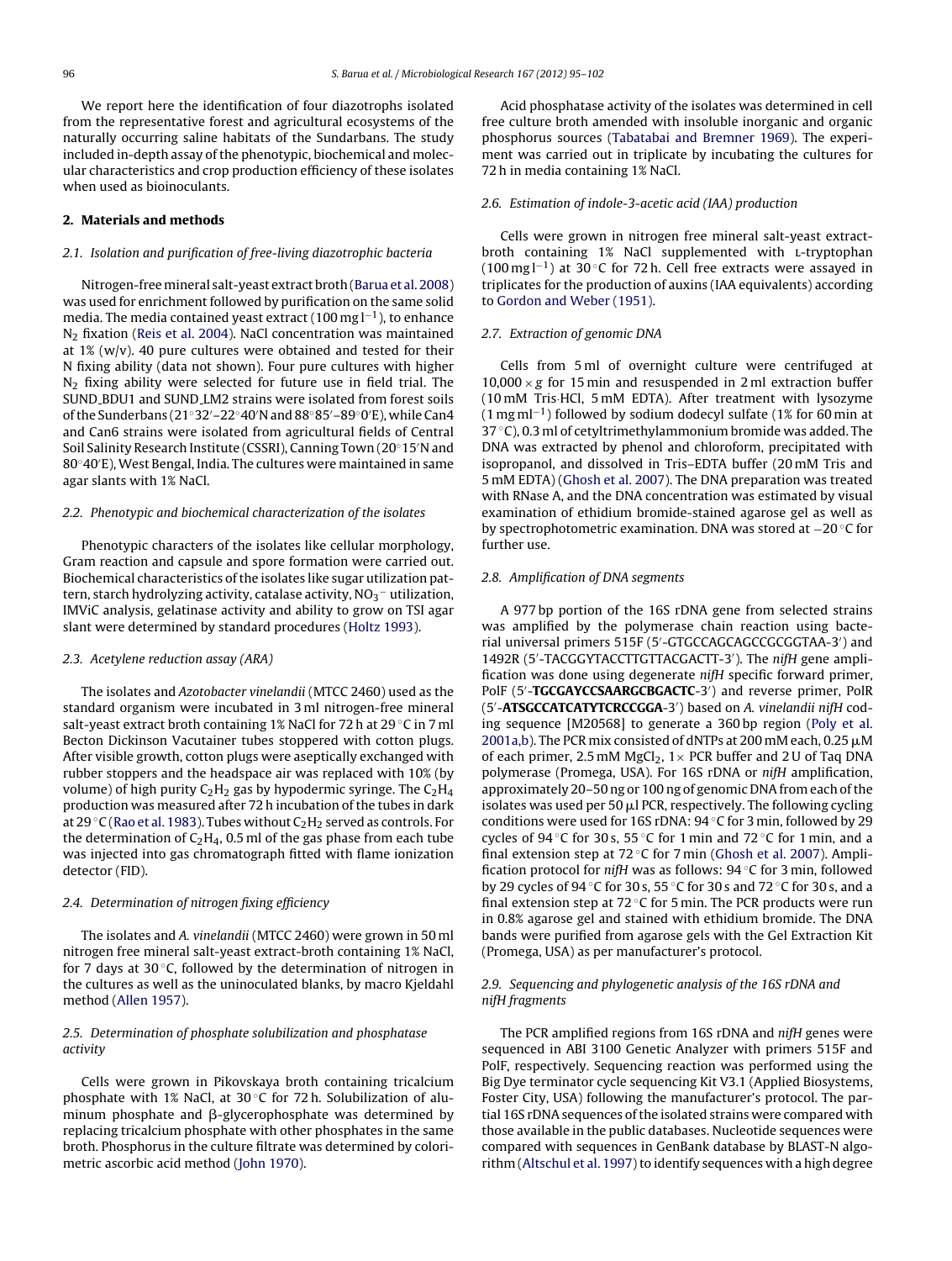<span id="page-2-0"></span>

| Table <sup>®</sup>                      |                                                                                   | Dinitrogen fixing potential and fixation and plant growth promoting activities of the bacterial strains at 1% NaCl in culture media. |                                                                                 |                                              |                                                                                                                                                                                                                                                                                                                     |                                                        |                                                                                              |                                   |                                                                                                                                                                   |
|-----------------------------------------|-----------------------------------------------------------------------------------|--------------------------------------------------------------------------------------------------------------------------------------|---------------------------------------------------------------------------------|----------------------------------------------|---------------------------------------------------------------------------------------------------------------------------------------------------------------------------------------------------------------------------------------------------------------------------------------------------------------------|--------------------------------------------------------|----------------------------------------------------------------------------------------------|-----------------------------------|-------------------------------------------------------------------------------------------------------------------------------------------------------------------|
| Strain code                             | ARAª (nmol of<br>media $72 h^{-1}$ )<br>$C2H4 formed$<br>ml <sup>-1</sup> culture | fixation (mg N <sub>2</sub><br>culture media)<br>fixed $50 \text{ ml}^{-1}$<br>Dinitrogen                                            | acid production<br>(µgml <sup>-1</sup><br>filtrate)<br>Indole acetic<br>culture | Tricalcium phosphate                         |                                                                                                                                                                                                                                                                                                                     | Aluminum phosphate                                     |                                                                                              | <b>B-Glycerophosphate</b>         |                                                                                                                                                                   |
|                                         |                                                                                   |                                                                                                                                      |                                                                                 | solubilization<br>Phosphate<br>$\frac{8}{2}$ | $\begin{array}{l} {\bf ph} {\bf at} {\bf a} {\bf s} {\bf e} \; {\bf activity}\\ ({\bf \mu} {\bf m} {\bf o} {\bf l} \, {\bf p} {\bf n} {\bf p} \, {\bf m} {\bf l}^{-1}\\ {\bf cut} {\bf t} {\bf u} {\bf r} {\bf e} \; {\bf f} {\bf l} {\bf t} {\bf r} {\bf a} {\bf t} {\bf e} \end{array}$<br>Acid phos-<br>$h^{-1}$ | solubilization<br>Phosphate<br>$\widehat{\mathscr{C}}$ | phatase activity<br>(µmol pnp ml <sup>-1</sup><br>culture filtrate<br>Acid phos-<br>$h^{-1}$ | solubilization<br>Phosphate<br>S. | $\begin{array}{l} \text{phatase activity} \\ (\mu \text{mol ppm}\, \text{m} \text{l}^{-1} \\ \text{culture filtrate} \\ \text{h}^{-1}) \end{array}$<br>Acid phos- |
| SUND_BDU1                               | 47.21 b                                                                           | 4.08 a                                                                                                                               | 1.92c                                                                           |                                              |                                                                                                                                                                                                                                                                                                                     | 2.54b                                                  | 0.12 <sub>b</sub>                                                                            | 9.21c                             |                                                                                                                                                                   |
| SUND <sub>-LM2</sub><br>Can4            | 4.55 c<br>1.72d                                                                   | 4.08 a<br>4.08 a                                                                                                                     | 2.79 d<br>2.07 d                                                                | 60.09 b<br>53.87 c<br>74.77 a<br>52.41 c     | 0.26 b<br>0.14 d<br>0.48 a<br>0.20 c                                                                                                                                                                                                                                                                                | $1.25 b$<br>$6.83 a$<br>$2.23 b$                       | 0.04 c<br>0.21 a<br>0.12 b                                                                   | 12.32 b<br>12.87 b<br>20.40 a     | $\begin{array}{c} 0.143 \ a \\ 0.076 \ b \\ 0.161 \ a \\ 0.179 \ a \end{array}$                                                                                   |
| Can6                                    | 55.60 a                                                                           | 4.76 a                                                                                                                               | 21.85b                                                                          |                                              |                                                                                                                                                                                                                                                                                                                     |                                                        |                                                                                              |                                   |                                                                                                                                                                   |
| (MTCC2460)<br>vinelandii<br>Azotobacter | 5.03 c                                                                            | 1.64 b                                                                                                                               | 23.16 a                                                                         |                                              |                                                                                                                                                                                                                                                                                                                     |                                                        |                                                                                              |                                   |                                                                                                                                                                   |
|                                         |                                                                                   | Figures denoted by same alphabets are statistically similar at 5% probability level by DMRT.                                         |                                                                                 |                                              |                                                                                                                                                                                                                                                                                                                     |                                                        |                                                                                              |                                   |                                                                                                                                                                   |

<sup>a</sup> Acetylene reduction assay; culture media contained 1% NaCl. Acetylene reduction assay; culture media contained 1% NaCl. of similarity. Phylogenetic trees of both 16S rDNA and nifH gene sequences were generated using the neighbor-joining algorithms using the p-distance model [\(Saitou](#page-7-0) [and](#page-7-0) [Nei](#page-7-0) [1987\)](#page-7-0) in Mega IV software [\(Tamura](#page-7-0) et [al.](#page-7-0) [2007\).](#page-7-0) The level of support for the phylogenies derived from neighbor-joining analysis was gauged by 500 bootstrap replicates. For 16S rDNAbased phylogenetic tree, 52 reference sequences from GenBank were used. The optimal tree with the sum of branch length of 0.70065918 is shown. For nifH gene based phylogenetic tree analysis, 36 reference sequences from GenBank were compared with Anabena sp. 9109 (AY768419) as outgroup. The optimal tree with the sum of branch length of 4.38601444 is shown. The percentage of replicate for both the trees in which the associated taxa clustered together in the bootstrap test (500 replicates) is shown next to the branches [\(Felsenstein](#page-7-0) [1985\).](#page-7-0) The tree is drawn to scale, with branch lengths in the same units as those of the evolutionary distances used to infer the phylogenetic tree. All positions containing gaps and missing data were eliminated from the dataset (complete deletion option). There were a total of 319 positions for 16S rDNA and 143 positions for nifH based tree in the final dataset. Concordance of such analysis was also verified with maximum parsimony algorithm.

#### 2.10. Field trial

The field experiments were carried out at the experimental farm of CSSRI, Canning Town, in the years 2007–2008 and 2008–2009 with rice (Oryza sativa L.) followed by Lady's finger (Abelmoschus esculentus L.). Rice (cv "Swarna") was transplanted in the month of August and harvested in the month of December. Lady's finger (cv "F1 Hybrid 016") was sown in the month of April and harvested in the month of June. The experiment was carried out in fixed plots of size  $4 \text{ m}^2$  laid out in a randomized block design with seven treatments each replicated thrice. The physico-chemical properties of the experimental soil were: pH 6.2;  $\text{EC}_e$  3.6 dS m<sup>-1</sup>; organic carbon 0.72%; total N 0.06%; available P 12.8 kg ha−<sup>1</sup> and available K 452 kg ha<sup>-1</sup>. The treatments consisted of T1, control; T2, application of farm yard manure (FYM)@5 t ha<sup>-1</sup>; T3, application of NPK@60:30:30 kg ha−<sup>1</sup> in the form of urea, superphosphate and muriate of potash, respectively; T4, application of SUND\_BDU1 along with FYM@5 t ha−<sup>1</sup> ; T5, application of SUND LM2 along with FYM@5tha<sup>-1</sup>; T6, application of Can4 along with FYM@5tha<sup>-1</sup>; T7, application of Can6 along with FYM@5 tha<sup>-1</sup>. The FYM used contained 29.2% organic carbon, 0.58% total N, 0.19% P and 0.8% K.

The bioinoculants were prepared by mass culturing the selected strains in nitrogen-free mineral salt yeast extract broth supplemented with 1% NaCl for 72 h. A volume of 500 ml of this culture containing  $1 \times 10^9$  cfu ml<sup>-1</sup> of each isolate was used. The root portion of 21 day old rice seedlings was dipped in the culture media for 20 min and transplanted immediately. For the control, the sole FYM amended and chemical fertilizer treated plots, the seedlings were dipped in uninoculated culture broth. In case of Lady's finger, the bioinoculants were applied by drenching the pits after 21 days of emergence of the seedlings with a knapsack sprayer in the root zone according to the treatments. The control, solely FYM and chemical fertilizer treated plots were not inoculated.

Rice seedlings were transplanted in rows 20 cm apart and 15 cm distance was maintained between hills in a row for a plot size of  $4 \text{ m}^2$ , so that each plot contained 90 hills. The chemical fertilizers were applied in the respective plots at the time of transplanting, while the requisite quantities of FYM were applied 7 days prior to transplantation of rice according to the treatments. The Lady's finger seeds were sown in pits 50 cm apart from each other totaling 30 pits per plot. The fertilizers and FYM were applied treatmentwise in same quantities applied to rice.

In case of rice, three hills were randomly collected at harvest from each replicated plot and the following crop measurements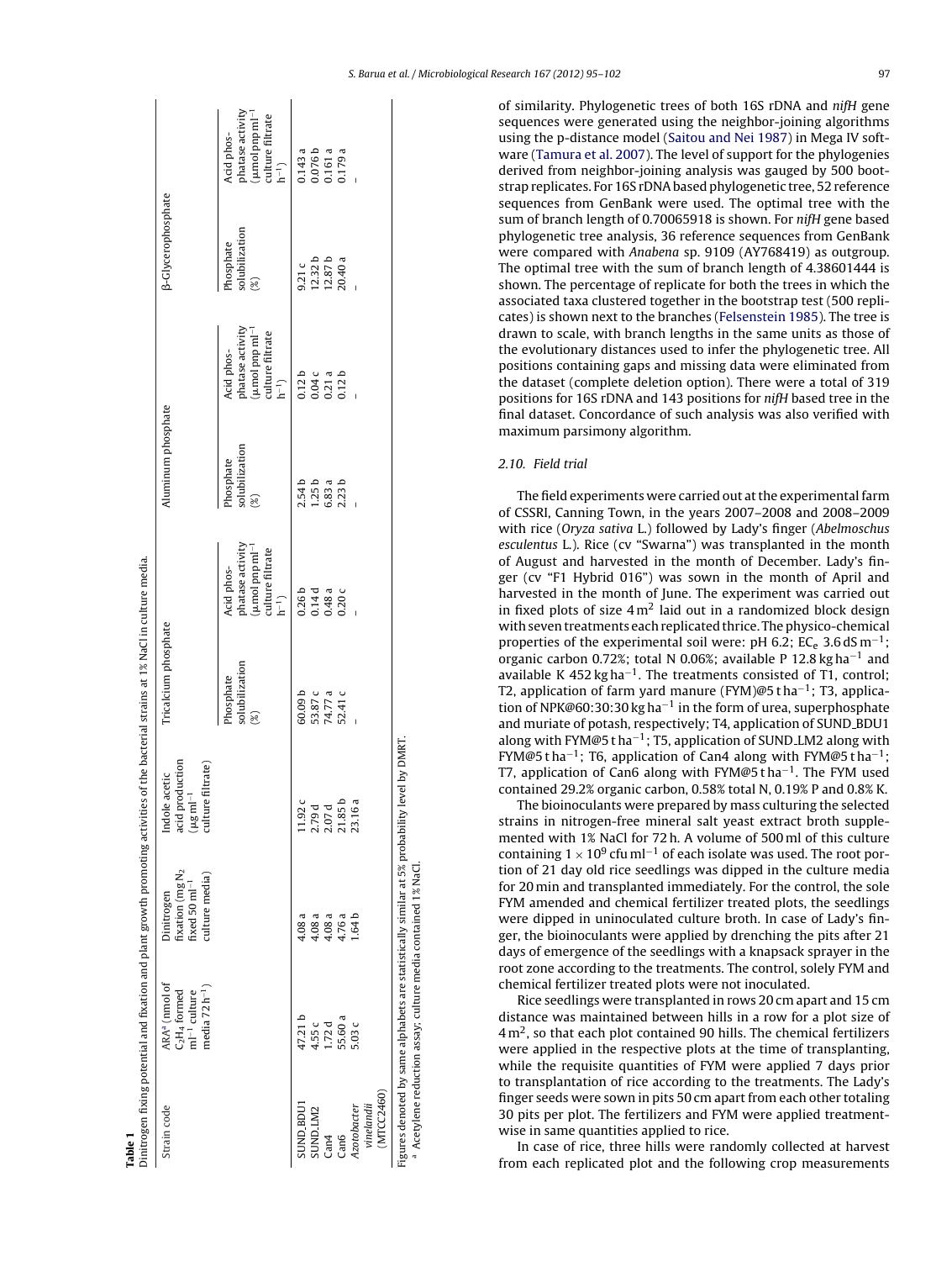

Fig. 1. Agarose gel electrophoresis of PCR products obtained by amplifying (a) 16S rDNA and (b) nifH from the genomic DNA of bacterial isolates. Amplified products from all the four isolates (SUND BDU1, SUND LM2, Can4 and Can6) were compared with the same amplicon from A. vinelandii used as positive control.

were performed: plant height, number of effective tillers per hill, panicle length, thousand grains weight, straw yield and grain yield.

In case of Lady's finger, biometric observations that of plant height, number of leaves per plant and fresh fruit yield were recorded. The percent nitrogen content of both rice and Lady's finger were determined by the method suggested by [Kalra](#page-7-0) [and](#page-7-0) [Maynard](#page-7-0) [\(1991\).](#page-7-0)

## 2.11. Statistical analyses

Analysis of variance (ANOVA) between the biochemical parameters of the inoculants was carried out by completely randomized design (CRD) while the same between the crop biometric experimental field measurements was carried out by randomized block design (RBD). The least significant (LSD) difference test was applied to evaluate the significance of difference between individual treatments at 5% probability level using Duncan Multiple Range Test with SPSS statistical software (version 11).

### 3. Results

Altogether 40 pure cultures of diazotrophic organisms were isolated from coastal saline soils and tested for their nitrogen fixation and nitrogen fixing potential, IAA production and phosphate solubilization potential. Based on such data, four potent isolates were selected for further study.

#### 3.1. Morphology and biochemical characteristics

The strain SUND BDU1 was rod shaped, Gram negative and non spore former. The other three strains SUND LM2, Can4 and Can6 were rod shaped, Gram positive and capable of forming spore. All the strains produced capsules. The strains could use glucose, sucrose, starch, mannitol, nitrate and citrate, but they were indole, methyl red and VP negative. The organisms showed a positive test for catalase and gelatinase. Growth of the organisms on TSI agar slants showed alkaline reaction (data not shown).

### 3.2. The ARA, nitrogen fixation, IAA production, phosphate solubilization and phosphatase activity

[Table](#page-2-0) 1 summarizes the properties of the isolates when grown under conditions that could be important for plant growth in saline coastal soil. The organisms were screened by growing them in culture media containing 1% NaCl, so that the organisms could be used as potential microbial inoculants for coastal agriculture. The ARA showed significant variation between the isolates. The strain Can6 recorded the highest value and others could be ranked as SUND BDU1 > SUND LM2 > Can4 with the strain SUND LM2 being statistically similar to the standard strain of A. vinelandii (MTCC 2460). All the isolates showed higher nitrogen fixation compared to the standard strain with Can6 again recording the highest value.

The IAA production (2.07–21.85 mg ml−<sup>1</sup> culture filtrates) by the isolates was lower compared to the standard strain A. vinelandii (MTCC 2460). Can6 recorded the highest value followed by SUND\_BDU1. The isolates could utilize all the phosphate sources under study, with the highest percentage from tricalcium phosphate, followed by  $\beta$ -glycerophosphate and aluminum phosphate. The Can4 strain showed the highest activity on both calcium and aluminum phosphates. However, Can6 recorded the highest activity with  $\beta$ -glycerophosphate, followed by Can4 > SUND LM2 > SUND BDU1. The pH of the culture filtrate (6.4–6.7) in the presence of all the three phosphate sources was in the acidic range after incubation (data not shown). As acid phosphatase predominates in acidic media [\(Juma](#page-7-0) [and](#page-7-0) [Tabatabai](#page-7-0) [1977\),](#page-7-0) only this activity of the culture filtrate was measured. The acid phosphatase activity in the culture filtrate of the strain Can4 was higher than the other strains in both tricalcium phosphate and  $\alpha$ luminum phosphate substrates. With  $\beta$ -glycerophosphate, the phosphatase activities of Can4, Can6 and SUND BDU1 were similar and significantly higher than that of SUND LM2. The standard strain of A. vinelandii (MTCC 2460) failed to show any kind of phosphatase activity or phosphate solubilization.

#### 3.3. Analysis of 16S rDNA and nifH fragments

Amplification of the 16S rDNA and nifH gene segments yielded the expected 977 bp and 360 bp products (Fig. 1). In both the cases DNA isolated from A. vinelandii was used as positive control.

Based on their 16S rDNAgene sequences, isolates were classified as alphaproteobacteria (SUND BDU1) or firmicutes (SUND LM2, Can4, Can6). More specifically, SUND BDU1 showed 99% sequence similarity with members of the genus Agrobacterium. Isolates SUND LM2, Can4 and Can6 were assigned to the genus Bacillus. Concordantly comparative sequence analysis of the 16S rDNA gene fragment showed that SUND LM2, Can4 and Can6, along with the genus Bacillus, form a monophyletic cluster ([Fig.](#page-4-0) 2). The strain SUND\_BDU1 however clustered with members of the genus Agrobacterium. Trees constructed with different methods, including neighbor joining and maximum parsimony provided support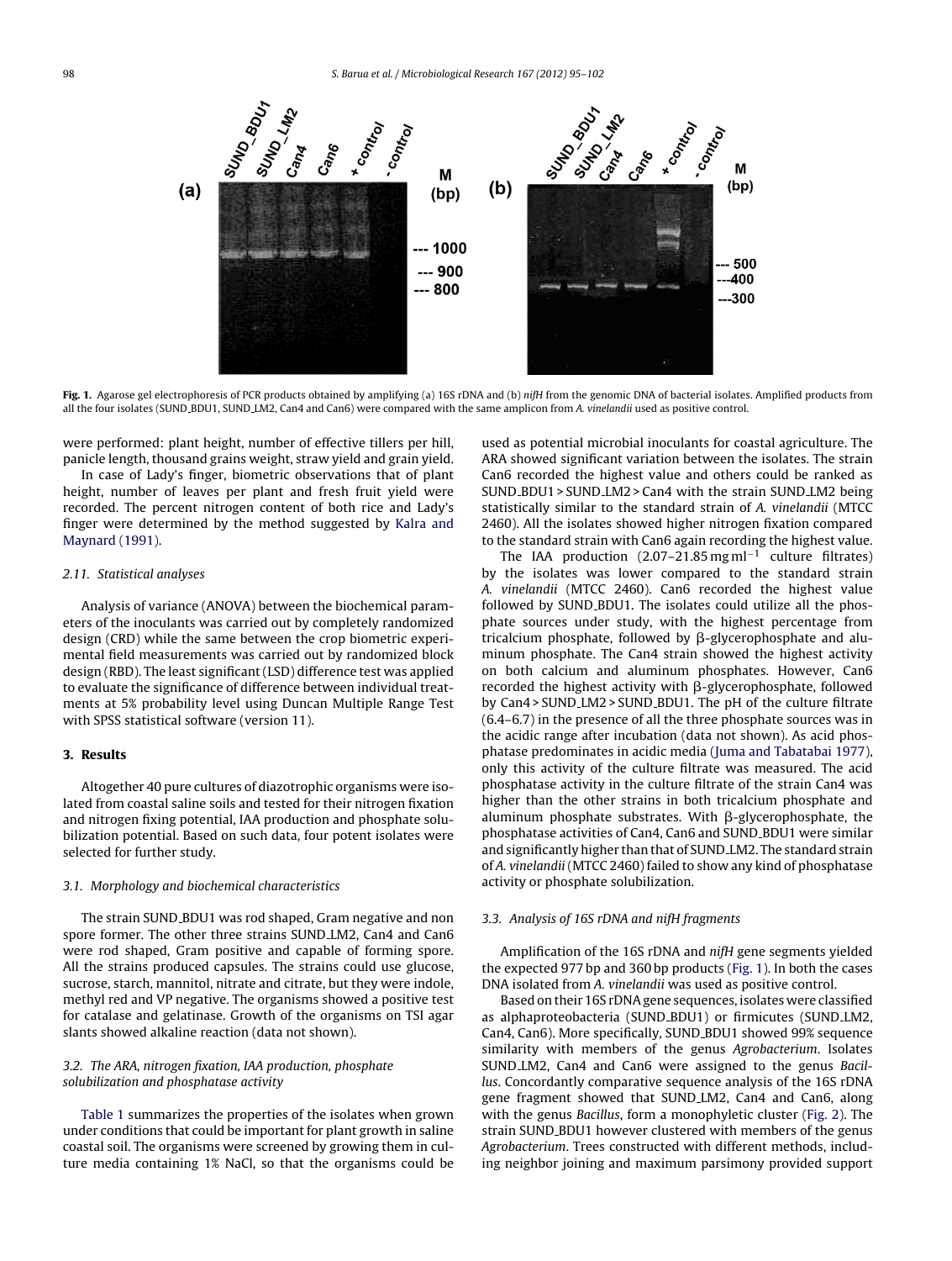<span id="page-4-0"></span>

| Table 2                                     |
|---------------------------------------------|
| Molecular characterization of the isolates. |

| Code of the strain   | Length of the 16S<br>rDNA sequence<br>(bp) | GenBank accession<br>number | Most closely<br>related organism<br>based on 16S rDNA<br>sequence analysis | Accession number<br>of the closely<br>related organism | % similarity | nifH accession<br>number |
|----------------------|--------------------------------------------|-----------------------------|----------------------------------------------------------------------------|--------------------------------------------------------|--------------|--------------------------|
| SUND_BDU1            | 551                                        | EU732656                    | Agrobacterium sp.                                                          | EU652867                                               | 99           | GO891110                 |
| SUND <sub>-LM2</sub> | 595                                        | EU831304                    | Bacillus sp.                                                               | DO523735                                               | 99           | GO411215                 |
| Can4                 | 565                                        | EU831294                    | Bacillus sp.                                                               | DO523735                                               | 100          | GO411207                 |
| Can6                 | 596                                        | EU831296                    | Bacillus sp.                                                               | EF667987                                               | 99           | G0891112                 |



Fig. 2. Neighbor joining phylogenetic tree based on partial 16S rRNA gene sequences. Saline soil isolates (SUND\_BDU1, SUND\_LM2, Can4 and Can6) were analyzed with other bacterial species from the database with E. coli used as outgroup. The database accession numbers are indicated after the bacterial names. The scale bar represents 0.02 substitutions per site. The bootstrap values are presented above the nodes (values below 50% are not shown).

for the coherence of these clusters. The preliminary characterization of these isolates also supports this placement based on of their Gram reaction and other morphologic and biochemical characters. The GenBank accession numbers for these sequences are provided in Table 2.

Previous studies have reported possible role of horizontal gene transfer in nitrogenase evolution obtained by comparing nifH phylogenies to ribosomal RNA phylogenies [\(Chien](#page-7-0) [and](#page-7-0) [Zinder](#page-7-0) [1996;](#page-7-0) [Zehr](#page-7-0) et [al.](#page-7-0) [2003\).](#page-7-0) Phylogenetic analysis of nifH in SUND BDU1 by neighbor joining and maximum parsimony algorithms demonstrates its clustering with Paenibacillus, a Gram-positive, facultative anaerobic diazotroph and Agrobacterium tumefaciens. However the nifH sequences present in SUND LM2, Can6 and Can4 were phy-logenetically heterogeneous [\(Fig.](#page-5-0) 3). While the SUND\_LM2 nifH sequence is clustered with known nifH sequences from Bacillus, the Can4 and Can6 sequences were largely unclustered but derived from a common ancestor.

#### 3.4. Field trial

Two years pooled data obtained from the field trials in respect of various growth and yield parameters of rice during two successive monsoon seasons is presented in [Table](#page-5-0) 3. Differences between the inoculated treatments and exclusive fertilizer or farmyard manure application were evident. The exclusive fertilizer (T3) treatment was the most effective between the treatments in significantly increasing the measured parameters of rice. The tallest plant could be observed with the T3 treatment (102.67 cm) and the shortest in the control treatment (80 cm). The plant heights were statistically similar in both the inoculated and exclusive FYM (T2) treatments. The T3 treatment produced the most number of effective tillers hill−<sup>1</sup> (18) and maximum panicle length (27 cm), which was statistically and significantly higher than the other treatments. The T2 treatment and the inoculated treatments (T4, T5, T6, and T7) produced statistically similar numbers of effective tillers hill<sup>-1</sup>. It was observed that the number of effective tillers, on an average, increased by 12 and 60% in the inoculated treatments than the exclusive FYM (T2) and control treatments, respectively. The thousand grains weight was the highest in the T3 treatment (28.85 g). Among the inoculated treatments, although the thousand grains weight of the Can6 inoculated treatment (T7) was higher, it was statistically similar to the T5 and T6 treatments. There were large variations in straw and grain yields hill<sup>-1</sup> of rice between the treatments. While the T3 treatment provided the statistically highest straw yield hill<sup>-1</sup> (50.98 g hill<sup>-1</sup>), the other inoculated and exclusive FYM treatments recorded statistically similar values. The grain yield per hill also followed a similar trend of variation as that of straw yield, with the T3 treatment producing the highest grain yield (36.34 g hill−<sup>1</sup> ) than the other treatments. The inoculated (T4, T5, T6, and T7) and the T2 treatment produced statistically similar grain yields hill−<sup>1</sup> . Comparing the bio-inoculated treatments, the overall effect on grain yield, averaged over two years, could be ranked as: Can6 treatment (78% over control and 15% over T2 treatment) followed by SUND LM2 (62% over control and 3% over T2 treatment), Can4 (59% over control and 2.4% over T2 treatment) and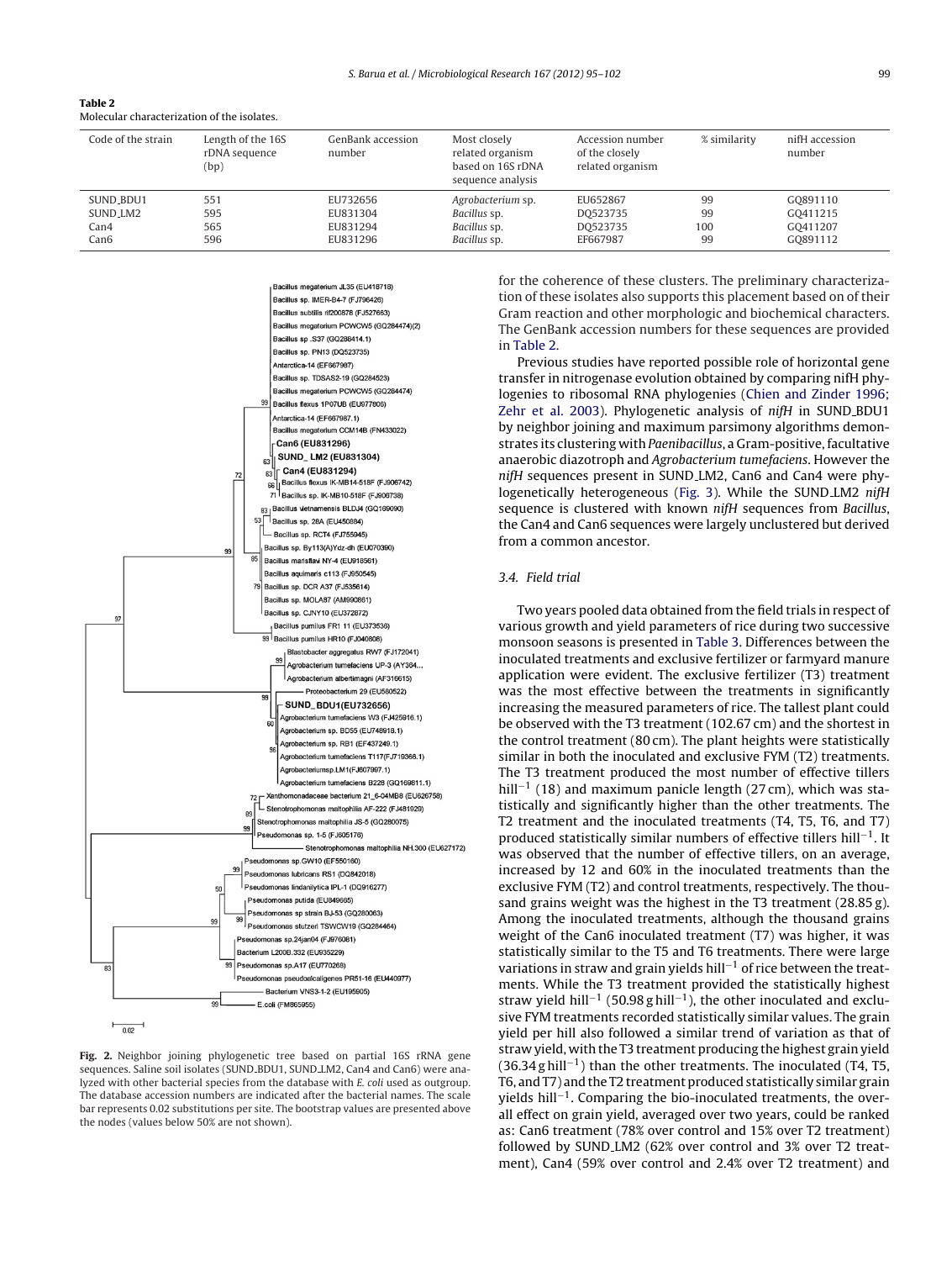<span id="page-5-0"></span>

| $\sim$ |
|--------|
|        |

| Effect of inoculation with selected diazotrophic isolates on growth and yield of rice (two years pooled data). |  |  |  |
|----------------------------------------------------------------------------------------------------------------|--|--|--|
|----------------------------------------------------------------------------------------------------------------|--|--|--|

| Treatments                                              | Plant height<br>'cm) | No. of effective<br>tillers $hill-1$ | Panicle length<br>(cm | Thousand grains<br>weight $(g)$ | Straw yield<br>(ghill <sup>-1</sup> ) | Total grain yield<br>(ghill $^{-1}$ ) | Nitrogen uptake<br>(mg hill <sup>-1</sup> ) |
|---------------------------------------------------------|----------------------|--------------------------------------|-----------------------|---------------------------------|---------------------------------------|---------------------------------------|---------------------------------------------|
| Control (T1)                                            | 80 c                 | 9.00c                                | 16.86 d               | 15.52d                          | 24.32c                                | 17.01c                                | 44.39 d                                     |
| $FYM@5$ t ha <sup>-1</sup> (T2)                         | 89.6 b               | 10.00 <sub>b</sub>                   | $21.03$ bc            | $20.00$ bc                      | 36.15 b                               | 26.50 <sub>b</sub>                    | 70.90c                                      |
| NPK (60:30:30 kg ha <sup>-1</sup> ) (T3)                | 102.67 a             | 18.00 a                              | 27a                   | 28.85 a                         | 50.98 a                               | 36.3367 a                             | 96.79a                                      |
| $FYM@5$ t ha <sup>-1</sup> + SUND_BDU1 (T4)             | 91.3 <sub>b</sub>    | 11.00 b                              | 20.73                 | 19.58 с                         | 36.69 b                               | 26.82 <sub>b</sub>                    | 77.02 bc                                    |
| $FYM@5$ t ha <sup>-1</sup> + SUND <sub>-</sub> LM2 (T5) | 91.6 b               | 10.00 <sub>b</sub>                   | 21.40 bc              | 20.26 bc                        | 38.10 b                               | 27.53b                                | 69.16 c                                     |
| $FYM@5$ t ha <sup>-1</sup> + Can4 (T6)                  | 89.6 b               | 11.00 <sub>b</sub>                   | 21.40 bc              | 19.83 bc                        | 36.49b                                | 27.15 h                               | 73.97 bc                                    |
| $FYM@5$ t ha <sup>-1</sup> + Can6 (T7)                  | 97.6 <sub>b</sub>    | 12.00 b                              | 22.83 bc              | 20.86 b                         | 38.63 b                               | 28.00 b                               | 82.04 b                                     |

Figures denoted by same alphabets are statistically similar at 5% probability level by DMRT.



Fig. 3. Neighbor joining phylogenetic tree based on partial nifH sequences. Tree generated with Anabena sp. PCC9109 as outgroup. The database accession numbers are indicated after the bacterial names. The scale bar represents 0.05 substitutions per site. The bootstrap values are presented above the nodes (values below 50% are not shown).

SUND BDU1 (50% over control and 1.2% over T2 treatment). The nitrogen uptake was the statistically and significantly highest with the T3 treatment (96.79 mg hill<sup>-1</sup>). The other treatments followed a decreasing order of: T7 (82.04 mg hill<sup>-1</sup>) > T4 (77.02 mg hill<sup>-1</sup>) > T6 (73.97 mg hill<sup>-1</sup>) > T2 (70.90 mg hill<sup>-1</sup>) > T5 (69.16 mg hill<sup>-1</sup>) > T1 (44.39 mg hill−<sup>1</sup> ).

The effect of inoculation on growth and yield parameters of Lady's finger cultivated during summer season following rice is presented in [Table](#page-6-0) 4. The T3 treatment registered the tallest plant (89.6 cm) and the control treatment (47.3 cm), the shortest. Between the inoculated treatments, although the T7 (59.6 cm)

treatment had taller plants, it was statistically similar to the T5 treatment (55.6 cm). All the inoculated treatments produced taller plants than the control treatment T1. Only the T7 and T5 treatments recorded statistically higher plant height than the T2 treatment. The number of leaves also followed the similar trend in chronological order of magnitude as that of the plant height. The statistically highest fresh fruit yield could be obtained with the T3 treatment (18.09 kg plant<sup>-1</sup>). Following next in order was the T7 treatment (15.93 kg plant<sup>-1</sup>). The other inoculated treatments, i.e. the T4, T5 and T6 treatments produced statistically similar fresh fruit yields, but recorded statistically higher values than the T2 and T1 treatments. The total nitrogen uptake was the highest in the T3 treatment (82.41 mg plant<sup>-1</sup>). The other treatments were in the order of: T7  $(69.68 \text{ mg plant}^{-1})$ >T6 (58.03 mg plant<sup>-1</sup>) > T5 ) > T5 (53.44 mg plant<sup>-1</sup>) > T4 (52.86 mg plant<sup>-1</sup>) > T2 (49.02 mg plant<sup>-1</sup>) > T1 (36.50 mg plant<sup>-1</sup>).

#### 4. Discussion

Diazotrophs may become selectively enriched to promote plant growth because of their competitive advantage in C-rich and Npoor environments ([Kennedy](#page-7-0) et [al.](#page-7-0) [2004\).](#page-7-0) Saline soils are typically one such environment. Hence inoculation with diazotrophic bacteria might improve crop growth and productivity in such soils. Beyond 10 dS m<sup>-1</sup> EC<sub>e</sub> of soil (equivalent to 1% NaCl solution), growing agricultural crops become impossible. Thus the organisms were screened by growing them in culture media containing 1% NaCl, so that the organisms could be used as potential microbial inoculants for agriculture in coastal saline soil. Under such conditions the isolates reported in this study showed varying levels of IAA production albeit lower than the control strain. Variation in IAA production in culture media is already reported with Pseudomonas paucimo-bilis SD13 (0.36 μg ml<sup>-1</sup>) ([Sarwar](#page-7-0) [and](#page-7-0) [Kremer,](#page-7-0) [1995\),](#page-7-0) Pseudomonas putida (CC-FR2-4) (42.8  $\mu$ g ml<sup>-1</sup>) [\(Rekha](#page-7-0) et [al.,](#page-7-0) [2007\)](#page-7-0) and different strains of Acetobacter diazotrophicus [\(Fuentes-Ramirez](#page-7-0) et [al.,](#page-7-0) [1993\)](#page-7-0) producing a wide range of IAA (19–65  $\mu$ g ml<sup>-1</sup>). The range of IAA production in several phosphate solubilizing bacterial isolates was 57–288 μg ml<sup>-1</sup> culture media ([Shahab](#page-7-0) et [al.](#page-7-0) [2009\).](#page-7-0) Amounts of IAA produced by our isolates appear to be low compared to the previous reports. We noted that in majority of the cases the IAA production was measured in the absence of saline stress while our selection and measurement conditions necessitated the presence of 1% NaCl in culture conditions to check whether they could potentially promote plant growth under saline conditions. The IAA increases plant metabolism and hence inoculation of diazotrophic IAA producing strains in saline soil is of immense importance, because in addition to increasing the nitrogen status of soil, it may promote plant growth [\(Alexander](#page-6-0) [1977\).](#page-6-0) The studied organisms were both diazotrophic and producer of IAA which make them good candidates for crop growth.

Fixation of atmospheric nitrogen together with solubilization of insoluble phosphate by diazotrophs is rare and to our knowledge such examples of diazotrophic phosphate solubilizer are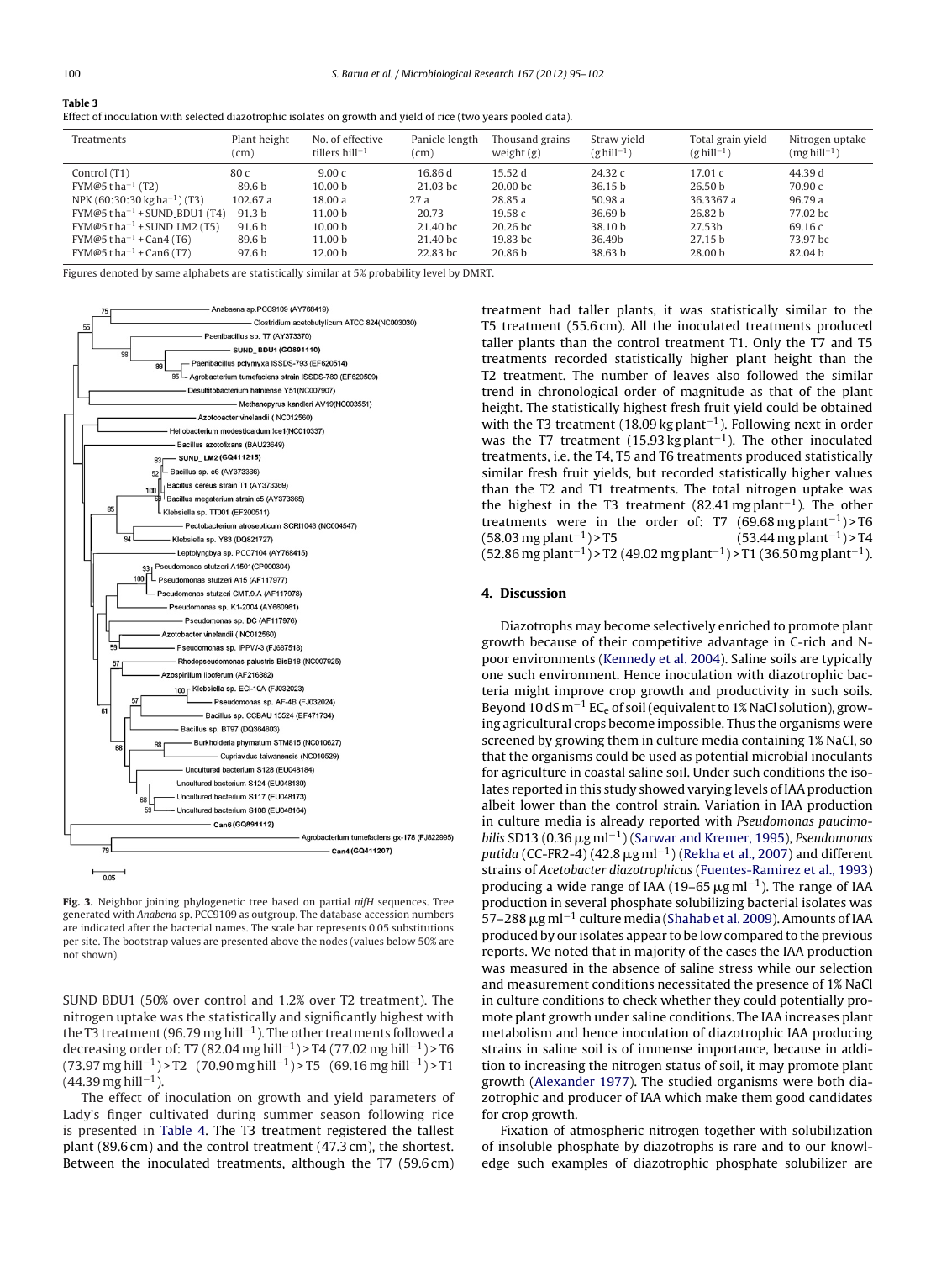| Treatments                                             | Plant height (cm) | Number of leaves plant <sup>-1</sup> | Fresh fruit yield (kg plant <sup>-1</sup> ) | N-uptake (mg plant <sup>-1</sup> ) |
|--------------------------------------------------------|-------------------|--------------------------------------|---------------------------------------------|------------------------------------|
| Control (T1)                                           | 47.3 d            | 8 e                                  | 7.57 e                                      | 36.50 f                            |
| FYM@5 t ha <sup>-1</sup> (T2)                          | 51.3c             | 12 cd                                | 11.77 d                                     | 49.02 e                            |
| NPK (60:30:30 kg ha <sup>-1</sup> ) (T3)               | 89.6 a            | 21a                                  | 18.09 a                                     | 82.41 a                            |
| $FYM@5$ t ha <sup>-1</sup> + SUND_BDU1 (T4)            | 53 c              | 14c                                  | 12.81c                                      | 52.86 d                            |
| $FYM@5$ t ha <sup>-1</sup> + SUND <sub>-LM2</sub> (T5) | 55.6 b            | 11d                                  | 13.09c                                      | 53.44 d                            |
| $FYM@5tha^{-1} + Can4(T6)$                             | 53 c              | 13 cd                                | 12.63 $c$                                   | 58.03 c                            |
| $FYM@5tha^{-1} + Can6(T7)$                             | 56.6 b            | 17 b                                 | 15.93 <sub>b</sub>                          | 69.68 b                            |
|                                                        |                   |                                      |                                             |                                    |

Effect of inoculation with selected diazotrophic isolates on growth and yield of Lady's finger (two years pooled data).

Figures denoted by same alphabets are statistically similar at 5% probability level by DMRT.

<span id="page-6-0"></span>Table 4

Pantoea agglomerans [\(Verma](#page-7-0) et [al.,](#page-7-0) [2001\)](#page-7-0) and Swaminathania salitolerans [\(Loganathan](#page-7-0) [and](#page-7-0) [Nair,](#page-7-0) [2004\).](#page-7-0) Phosphate solubilizing bacteria (phosphobacteria) posses the ability to solubilize insoluble inorganic phosphate by producing acids (Alexander 1977) rendering it available to plants. However, production of phosphatase in the presence of inorganic sources of phosphorus in the culture media indicated that there could also be a possible role of phosphatase in solubilizing inorganic phosphate. Significantly higher degree of phosphate solubilization from tricalcium phosphate than aluminum phosphate in culture media could be related to the adaptation of the isolates to respective phosphates. The pH of the coastal saline soils in the Sundarbans varies from neutral to slightly alkaline. Such alkaline soils are rich in calcium phosphate, while aluminum phosphate is a major constituent of acidic soils. Since the organisms were adapted to calcium phosphate exposure in their natural habitat, their ability to solubilize calcium phosphate was probably much more than that of aluminum phosphate.

16S rRNA and nifH share a common evolutionary history ([Hennecke](#page-7-0) et [al.](#page-7-0) [1985;](#page-7-0) [Ueda](#page-7-0) et al. [1995\),](#page-7-0) and both are used as molecular markers in diversity studies ([Widmer](#page-7-0) et [al.](#page-7-0) [1999;](#page-7-0) [Ohkuma](#page-7-0) et [al.](#page-7-0) [1999\).](#page-7-0) Demonstration of diazotrophic activity in some members of Agrobacterium [\(Kanvinde](#page-7-0) [and](#page-7-0) [Sastry](#page-7-0) [1990\)](#page-7-0) and Bacillus [\(Ding](#page-7-0) et [al.](#page-7-0) [2005\)](#page-7-0) is already reported. This uncertainty in phylogenetic placement of nifH gene in Can4 and Can6 could be due to acquisition from other species through horizontal gene transfer and subsequent fixation in the genome through adaptive evolution. The acquisition of foreign DNA may occur through specific DNA uptake systems [\(Koonin](#page-7-0) et [al.](#page-7-0) [2001\).](#page-7-0) Lateral transfers of nifH among rhizobia [\(Haukka](#page-7-0) et [al.](#page-7-0) [1998;](#page-7-0) [Eardly](#page-7-0) et [al.](#page-7-0) [1992\),](#page-7-0) and from a common donor in the  $\alpha$ -proteobacteria to *Azoarcus s*p., a  $\beta$ -proteobacteria ([Hurek](#page-7-0) et [al.,](#page-7-0) [1997\),](#page-7-0) have already been described. The idea of lateral transfer of nifH is further supported by the unusual position of Frankia and Anabaena within the proteobacteria clade in the nifH tree of [Normand](#page-7-0) [and](#page-7-0) [Bousquet](#page-7-0) [\(1989\).](#page-7-0) Therefore a more detailed analysis is required to understand the organization and components of nitrogen fixation machinery in the isolates described here.

Plant growth promotion by bio-inoculation with diazotrophs as well as other PGPR has been frequently reported. Tillering is an important phenological event in rice development. Similar to our findings, [Tran](#page-7-0) [Van](#page-7-0) et [al.](#page-7-0) [\(2000\)](#page-7-0) noticed an increase in number of effective tillers when Burkholderia vietnamiensis was inoculated to rice. [Okon](#page-7-0) [and](#page-7-0) [Labandera-Gonzalez](#page-7-0) [\(1994\),](#page-7-0) from greenhouse and field experiments around the world, also mentioned, 5–30% increase in grain yield from 70% of the inoculated trials evaluated. Such results clearly demonstrate the plant growth promotion in rice by bioinoculants. This growth promotion could be the result of simultaneous production of IAA and biological  $N_2$  fixation by the diazotrophic inoculants ([Biswas](#page-7-0) et [al.](#page-7-0) [2000\),](#page-7-0) or due to the contribution through nitrogen fixation only [\(Jha](#page-7-0) et [al.](#page-7-0) [2009\).](#page-7-0) [Jha](#page-7-0) et [al.](#page-7-0) [\(2009\)](#page-7-0) reported the growth promoting effect of diazotrophic bacterial strains of Herbaspirillum seropedicae, Glucanoacetobacter diazotrophicus, Azospirillum brasilense, Burkholderia cenocepacia on rice. It was observed that inoculation of all the strains individually resulted in an increase in shoot length, root length, shoot dry weight, root dry weight and grain yield than the control. The inoculation of a liquid formulation of A. brasilense increased the number of harvested wheat grains by 6% and grain yield by 8% ([Zorita](#page-7-0) [and](#page-7-0) [Canigia](#page-7-0) [2009\).](#page-7-0)

Several field experiments were previously carried out to study the effect of diazotrophic microbial inoculants on the yield attributes of different vegetable crops. Inoculation of diazotrophic strains had a considerable impact on the growth and nutrient uptake of Chinese cabbage. Inoculation of the diazotrophic bacterial strains significantly increased the biomass of plants and also had a significant impact on the total N in plant tissues when compared to uninoculated control [\(Yim](#page-7-0) et [al.](#page-7-0) [2009\).](#page-7-0) A native strain of Azotobacter, was found to increase the yield of Allium cepa (onion) in alkaline soil by 61.9% over uninoculated control plots ([Kashyap](#page-7-0) et [al.](#page-7-0) [2005\),](#page-7-0) which corroborates with our findings with respect to superior efficacy of a native diazotrophic strain in improving crop yield.

Unusual types of diazotrophic bacteria of diverse phylogenetic groups with strong diazotrophic potential occur in coastal saline soils. Microbial inoculants prepared out of these bacterial strains could be gainfully utilized for agriculture in coastal saline soils. In this study, four different diazotrophic bacterial strains were utilized for preparing microbial inoculants. The strains provided beneficial effect in crop production under rice–Lady's finger cropping system. The bioinoculants used in this study comprised of the isolates from coastal forest area and coastal agricultural land. The strain from the agricultural land provided significant beneficial results, in increasing crop production possibly due to its adaptation in such soil. Higher efficiency of one of the strains could be traced to its higher nitrogen fixing potential, IAA production and higher degree of mineralization of  $\beta$ -glycerophosphate, compared to the other strains. Considering the input cost, sustainability and eco-friendly agriculture, application of area specific bioinoculant is strongly advocated.

#### Acknowledgements

This work was supported by the Department of Science and Technology, Government of West Bengal, India (Grant no. DST 287 (Sanc)/ST/P/S&T/IG-9/2005 dated 22.08.2007). Authors also wish to put on record their gratitude to Central Soil Salinity Research Institute, Canning town, West Bengal, India for allowing the field trial experiments. The necessary help rendered by Dr. TK Adhya, CRRI, Cuttack and Prof. DJ Chattopadhyay, University of Calcutta, is gratefully acknowledged. S. Barua is recipient of Senior Research Fellowship (Grant no. F.14-2/2006 (SA-III) dated 18.12.2006) from University Grants Commission, India.

#### References

- Alexander M. Introduction to soil microbiology. 2nd ed. New Delhi: Wiley Eastern Limited; 1977. p. 338–39.
- Allen ON. Experiments in soil bacteriology. Minneapolis: Burgess Publishing Co; 1957. p. 83–6.
- Altschul SF, Madden TL, Schaffer AA, Zhang J, Zhang Z, Miller W, et al. Gapped BLAST and PSI-BLAST: a new generation of protein database search programs. Nucleic Acids Res 1997;25:3389–402.